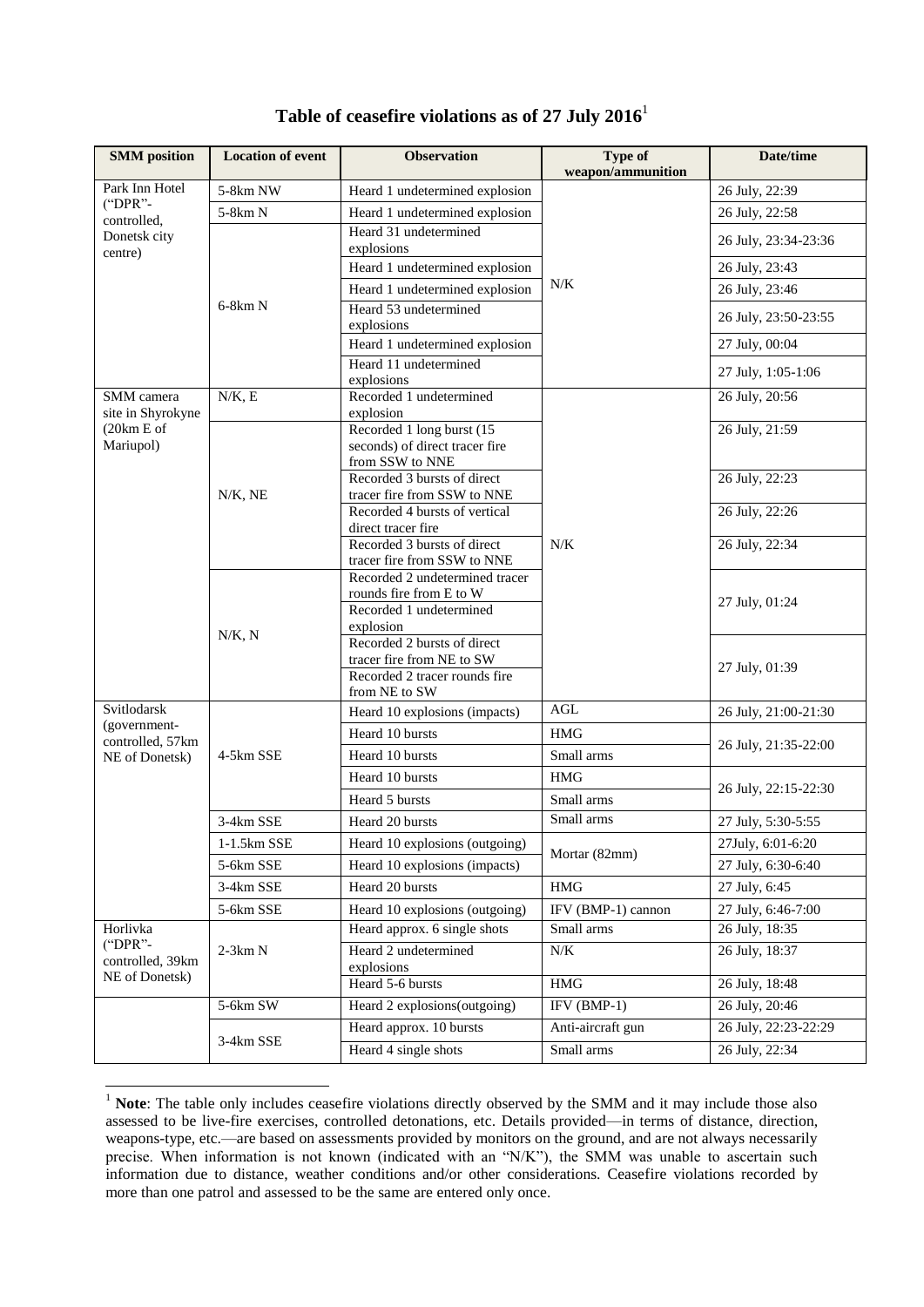|                                                                                                                                                                                                          | 5-6km SSE  | Heard 3 bursts                                                                 | Anti-aircraft gun | 26 July, 22:50 |
|----------------------------------------------------------------------------------------------------------------------------------------------------------------------------------------------------------|------------|--------------------------------------------------------------------------------|-------------------|----------------|
| Donetsk central<br>railway station<br>("DPR"-<br>controlled, 6km<br>NW of Donetsk)                                                                                                                       | $3-5km$ NE | Heard 8 bursts(5-6 shots each)                                                 | <b>HMG</b>        | 27 July, 11:26 |
|                                                                                                                                                                                                          |            | Heard 1 undetermined explosion                                                 | N/K               | 27 July, 12:09 |
|                                                                                                                                                                                                          | 2-4km NNE  | Heard 6 undetermined<br>explosions                                             |                   | 27 July, 12:58 |
|                                                                                                                                                                                                          |            | Heard 3 undetermined<br>explosions                                             |                   | 27 July, 13:03 |
|                                                                                                                                                                                                          | 5-8km NE   | Heard 1 undetermined explosion                                                 |                   | 27 July, 13:35 |
| Yasynuvata<br>("DPR"-<br>controlled, 16km<br>NE of Donetsk<br>city centre)                                                                                                                               | 2-4km WNW  | Heard 1 undetermined explosion                                                 | N/K               | 27 July, 12:25 |
|                                                                                                                                                                                                          | 3-5km WNW  | Heard 1 undetermined explosion                                                 |                   | 27 July, 12:39 |
|                                                                                                                                                                                                          |            | Heard 1 undetermined explosion                                                 |                   | 27 July, 12:43 |
|                                                                                                                                                                                                          | 3-5km SW   | Heard 1 undetermined explosion                                                 |                   | 27 July, 12:46 |
|                                                                                                                                                                                                          | $3-5km$ W  | Heard 2 undetermined<br>explosions                                             |                   | 27 July, 12:50 |
|                                                                                                                                                                                                          | 4-6km NW   | Heard 1 undetermined explosion                                                 |                   | 27 July, 13:15 |
|                                                                                                                                                                                                          | $3-5km$ W  | Heard 2 single shots                                                           | Small arms        | 27 July, 13:55 |
|                                                                                                                                                                                                          | $3-4km$ W  | Heard 3 undetermined<br>explosions                                             | N/K               | 27 July, 14:36 |
|                                                                                                                                                                                                          | 2-4km WNW  | Heard 1 undetermined explosion                                                 |                   | 27 July, 15:11 |
| Maiorsk<br>(government-<br>controlled, 45km<br>NE of Donetsk)                                                                                                                                            | 3-4km NW   | Heard 1 undetermined explosion<br>(assessed as controlled<br>explosion of UXO) | N/K               | 27 July, 12:25 |
| Avdiivka<br>(government-<br>controlled, 17km<br>N of Donetsk)                                                                                                                                            | $4-5km$ SE | Heard 4 bursts                                                                 | Small arms        | 27 July, 13:49 |
|                                                                                                                                                                                                          |            | Heard 2 undetermined<br>explosions                                             | N/K               | 27 July, 15:14 |
| Novotoshkivske<br>(government-<br>controlled, 53km<br>W of Luhansk                                                                                                                                       | 5km SW     | Heard 2 undetermined<br>explosions                                             |                   | 27 July, 12:50 |
| 1km N of<br>Troitske<br>(government-<br>controlled, 69km<br>W of Luhansk)<br>Vrubivskyi<br>("LPR"-<br>controlled, 22km<br>SW of Luhansk)<br>Azarivka<br>$("LPR" -$<br>controlled, 32km<br>SW of Luhansk) | 7-8km NE   | Heard 1 undetermined explosion                                                 | N/K               | 27 July, 15:11 |
|                                                                                                                                                                                                          | 1015km SW  | Heard 10 undetermined<br>explosions (assessed as live-fire<br>training)        |                   | 27 July, 12:18 |
|                                                                                                                                                                                                          | $3-5km$ NE | Heard 5 undetermined<br>explosions (assessed as live-fire<br>training)         |                   | 27 July, 12:58 |